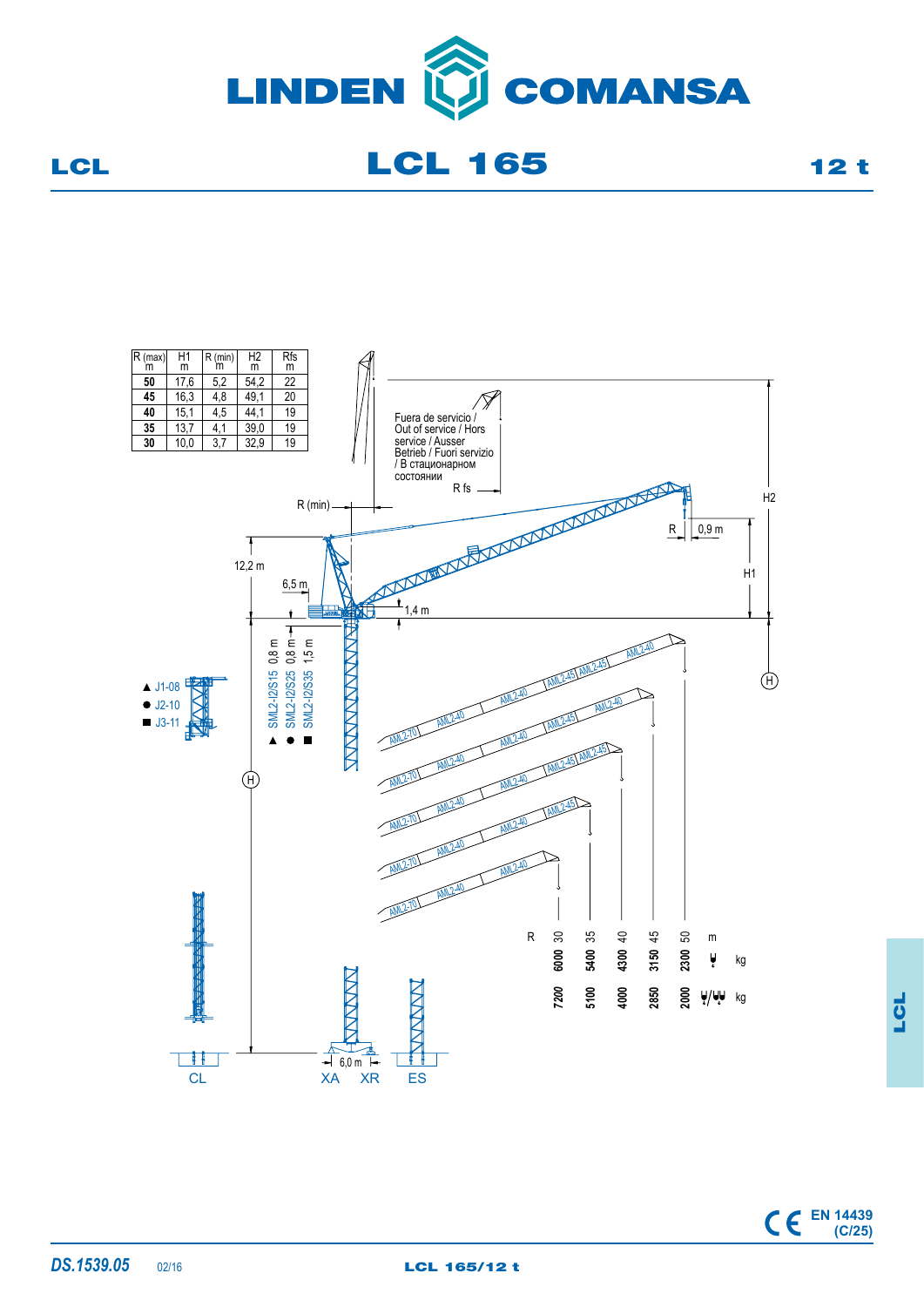## **Diagrama de cargas**

Load chart / Diagramme de charges / Lastdiagramm / Diagramma di carico / Диаграмма распределения нагрузки

| $\mathsf{R}_{\mathsf{(m)}}$<br>Ų | RCmax<br>(m' | 10 | 15 | 20 | 25   | 30   | 35   | 40   | 45   | 50   | ⇔(m)<br>- ए(kg) |  |
|----------------------------------|--------------|----|----|----|------|------|------|------|------|------|-----------------|--|
| 50                               | 28,4         |    |    |    | 6000 | 5480 | 4250 | 3410 | 2790 | 2300 |                 |  |
| 45                               | 29,5         |    |    |    | 6000 | 5850 | 4650 | 3800 | 3150 |      |                 |  |
| 40                               | 30,9         |    |    |    |      | 6000 | 5120 | 4300 |      |      | $(t)^4$         |  |
| 35                               | 31,9         |    |    |    |      | 6000 | 5400 |      |      |      |                 |  |
| 30                               | 30,0         |    |    |    |      | 6000 |      |      |      |      |                 |  |
|                                  |              |    |    |    |      |      |      |      |      |      | ī.              |  |
|                                  |              |    |    |    |      |      |      |      |      |      |                 |  |

| $\binom{R}{m}$<br>$\frac{1}{2}$ | <b>RCmax</b><br>(m) | 10    | 15          | 20    | 25        | 30     | 35   | 40   | 45   | 50   | ⇔(m)<br>- <del>U</del> (kg) |
|---------------------------------|---------------------|-------|-------------|-------|-----------|--------|------|------|------|------|-----------------------------|
| 50                              | 11,8                | 12000 | 9000        | 6380  | 4880      | 3900   | 3210 | 2700 | 2310 | 2000 |                             |
| 45                              | 13,3                |       | 12000 10460 | 7520  | 5810      | 4680   | 3890 | 3300 | 2850 |      |                             |
| 40                              | 14.6                | 12000 | 11660       | 8590  | 6750      | 5520   | 4650 | 4000 |      |      | ∴t ∖                        |
| 35                              | 15,9                |       | 12000       | 9390  | 7380      | 6040 I | 5100 |      |      |      |                             |
| 30                              | 16,8                |       | 12000       | 10290 | 8430 7200 |        |      |      |      |      | $\ddot{\phantom{a}}$        |
|                                 |                     |       |             |       |           |        |      |      |      |      | UU<br>Ł.                    |

 $\frac{1}{(m)}$ 

### **MECANISMOS**

Mechanisms / Mécanismes / Antriebe / Meccanismi / Механизмы





|                                                                                  | POTENCIA / POWER / PUISSANCE / LEISTUNG / POTENZA / МОШЬНОСТЬ                  |                                         | Tensión de alimentación /<br>Operating voltage / Tension                                                    | I Generador / Generator /                                                                    | Opcional /<br>Optional / En                        |                                                  |
|----------------------------------------------------------------------------------|--------------------------------------------------------------------------------|-----------------------------------------|-------------------------------------------------------------------------------------------------------------|----------------------------------------------------------------------------------------------|----------------------------------------------------|--------------------------------------------------|
| Elevación / Hoist / Levage<br>I/Hub / Sollevamento / Тип I<br>механизма (подъем) | Abatimiento / Luffing /<br>Relevage / Einziehen /<br> Brandeggio / Складывание | / Drehbeweauna /<br>Rotazione / Поворот | Giro / Slewing / Rotation   Traslación / Travel / Translation  <br>/ Verfahrbewegung /<br>Traslazione / Xon | de service / Betriebsspannung<br>Tensione di alimentazione /<br>Напряжение источника питания | Générateur / Generator /<br>Generatore / Генератор | loption / Kaufoption<br>Opzionale<br>Опционально |
| EFU5-50-30                                                                       |                                                                                |                                         |                                                                                                             | 400 V                                                                                        | 215 kVA                                            |                                                  |
| EFU6-65-30                                                                       | AFU2-45-40                                                                     | (2x) GFU-7.5                            | $(2x)$ TRA-7.5                                                                                              | 3ph                                                                                          | 240 kVA                                            |                                                  |
| EFU6L-65-30                                                                      |                                                                                |                                         |                                                                                                             | 50 Hz                                                                                        | 240 kVA                                            |                                                  |
|                                                                                  |                                                                                |                                         |                                                                                                             |                                                                                              |                                                    |                                                  |

LCL

**DS.1539.05** 02/16 **LCL 165/12 t** 

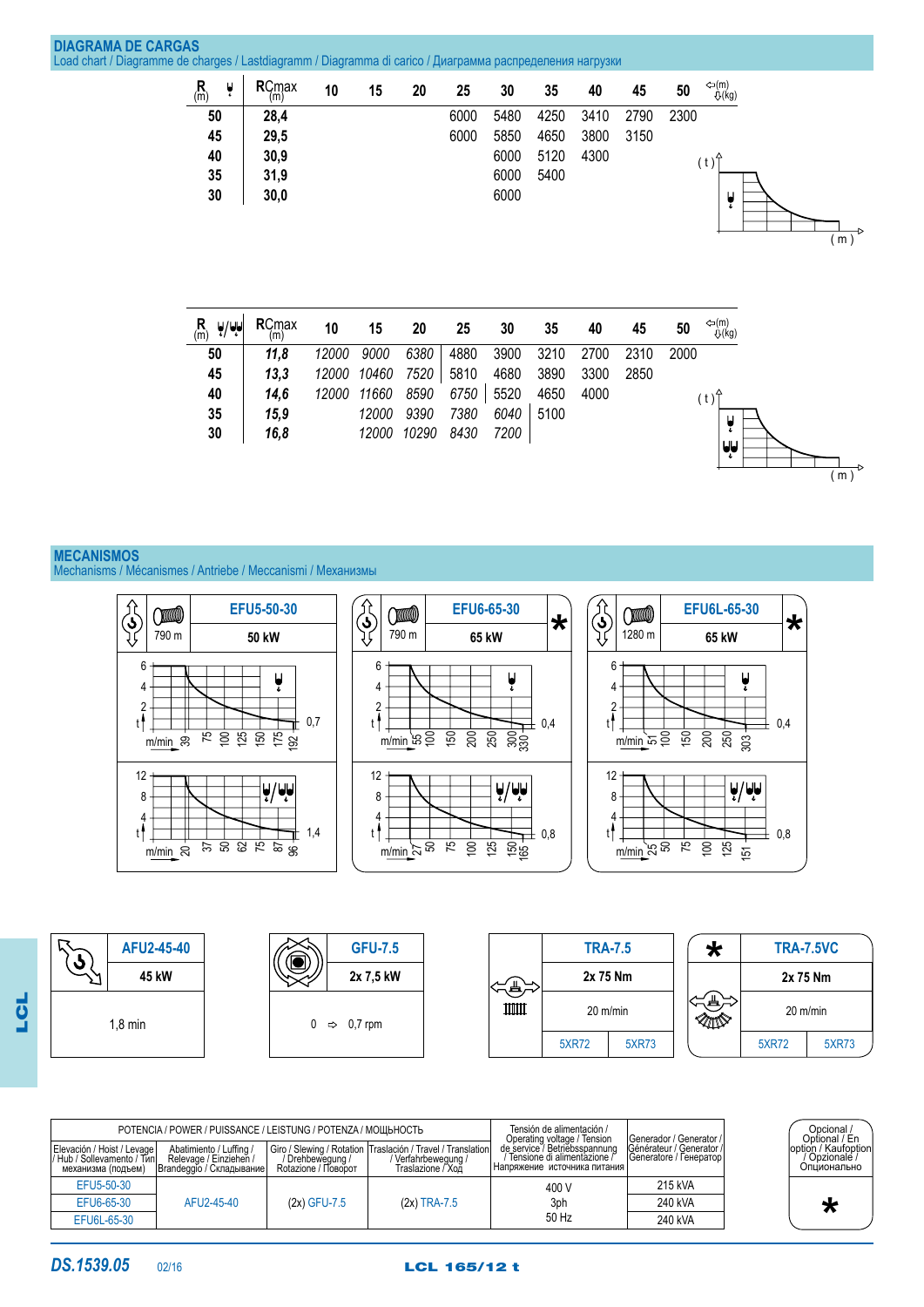



| Z máx. | En servicio / In operation / $\left  \begin{array}{c} \text{En service / In Bertieb / In } 5 \times 72 \dots 105 \text{ t} \end{array} \right $<br>servizio / При работе |             |  |  |
|--------|--------------------------------------------------------------------------------------------------------------------------------------------------------------------------|-------------|--|--|
|        | Fuera de servicio / Out<br>of service / Hors service<br>/ Ausser Betrieb / Fuori<br>servizio / В стационарном<br>СОСТОЯНИИ                                               | 5XR72 131 t |  |  |

## **Alturas de torre**

Tower height / Hauteurs de tour / Turmhöhen / Altezza della torre / Высота башни





| Z máx. | En servicio / In operation / $\vert$<br>En service / In Betrieb / In $\vert$ 5XR73 117 t<br>servizio / При работе          |            |  |
|--------|----------------------------------------------------------------------------------------------------------------------------|------------|--|
|        | Fuera de servicio / Out<br>of service / Hors service<br>/ Ausser Betrieb / Fuori<br>servizio / В стационарном<br>СОСТОЯНИИ | 5XR73161 t |  |

Otras zonas de viento o alturas superiores consultar / Other wind zones or additional hook heights on request / Autres zones de vent ou des hauteurs supplémentaires sur demande / Andere Windzonen oder weitere Hakenhöhen auf Anfrage / Per zone con velocità del vento particolari o altezze superiori consultare il fabbricante / При других ветренных зонах о при бóльшой высоте проконсультируйтесь с нами

# 2,5 m